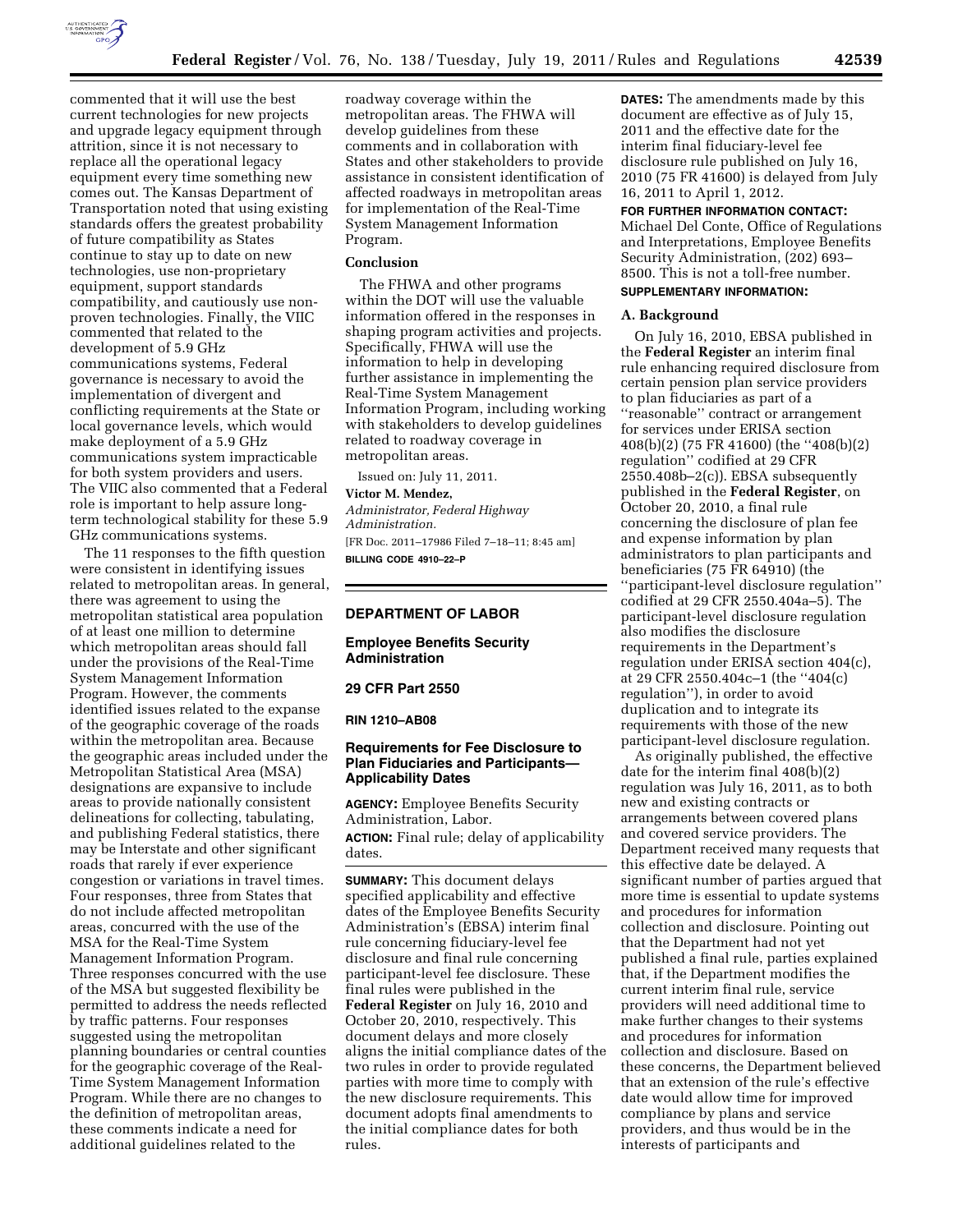beneficiaries. In February 2011, the Department announced its intention to delay the 408(b)(2) regulation's effective date until January 1, 2012.1 The Department did not receive any negative comments on this announcement. In order to effectuate its intention, on June 1, 2011, the Department published a proposal to formally delay the effective date of the 408(b)(2) regulation to January 1, 2012.

As with the 408(b)(2) regulation, the Department received many requests that additional time be provided for parties to comply with the participant-level disclosure regulation. Parties argued that it would be preferable to extend application of the participant-level disclosure regulation until after the effective date of the 408(b)(2) regulation. Specifically, these parties pointed to the provision in the 408(b)(2) interim final regulation which requires covered service providers to furnish information requested by a responsible plan fiduciary or plan administrator in order to comply with ERISA's reporting and disclosure requirements,2 which would include information needed to comply with the participant-level disclosure regulation. It would facilitate compliance with the participant-level disclosure regulation, they argued, if covered contracts and arrangements were first brought into compliance with the 408(b)(2) regulation, so that this reporting and disclosure provision is in effect, prior to the applicability of the participant-level disclosure regulation. The Department agreed that aligning the application of these two regulations would assist plan fiduciaries and plan administrators in obtaining information required to comply with the participantlevel disclosure regulation. Further, the Department believed that, similar to the 408(b)(2) regulation, a limited extension of time to satisfy the initial compliance requirements for the participant-level disclosure regulation is in the best interests of covered individual account plans and their participants and beneficiaries. Delaying the application date would better afford plans sufficient time to ensure an efficient and effective implementation of the participant-level disclosure regulation.

To accomplish this, the Department, in its June 1, 2011 **Federal Register**  notice, proposed to amend the transitional rule in paragraph (j)(3)(i) of the participant-level disclosure regulation. The transitional rule (as originally published) required individual account plans to furnish the

initial disclosures required under the regulation no later than 60 days after the applicability date. The applicability date is the first day of the first plan year beginning on or after November 1, 2011. The Department proposed to delay the transition rule to provide plans with up to 120 days (rather than 60) after the plan's applicability date to furnish the initial disclosures that otherwise are required to be furnished on or before the date on which a participant or beneficiary can first direct his or her investments. Under the proposed transition rule, the initial disclosures would have to be provided to all participants and beneficiaries who have the right to direct their investments when such disclosures are furnished, not just to those individuals who had the right to direct their investments on the applicability date. This was to ensure that individuals who become plan participants in between the applicability date and the end of the proposed 120-day period receive the important information required under the regulation.3

#### **B. Comments Received and the Department's Response**

In response to its proposal, the Department received 11 comment letters.4 This section summarizes these comments, the Department's response, and the final regulatory amendments published in this notice.

## *1. Applicability Dates; Technical Clarifications*

Commenters generally supported the Department's proposed alignment of the two rules' applicability dates and believe that the 408(b)(2) regulation should, as proposed, be effective before plans are required to comply with the participant-level disclosure regulation. Commenters disagreed, however, about the specific timeframes proposed by the Department (i.e., that the 408(b)(2) regulation would be effective on January 1, 2012 and that the transition rule for the participant-level disclosure regulation would be extended from 60 to 120 days following a covered individual account plan's applicability date). Some commenters endorsed the proposed timeframes. They explained that the Department has been working

on fee disclosure and related issues for several years, and that service and investment providers, as well as plan fiduciaries, have had ample time to monitor these developments in fee disclosure and prepare for compliance. Further, one commenter stressed that application of the rules should not be further delayed because of the direct impact of plan fees on participants' and beneficiaries' retirement security.

Other commenters, however, argued that the Department must further delay application of the rules to enable timely compliance by service providers, plan fiduciaries, and plan administrators. Commenters explained that continuing uncertainty exists as to whether the Department will make significant changes from the interim final rule when it publishes the final 408(b)(2) regulation. Given this uncertainty, service providers argued that they will not be able to effectively finalize their system modifications or to firmly establish the content and format of their disclosures to reflect any such changes by January 1, 2012. One commenter also asserted that plan fiduciaries, who will be required to review and analyze the 408(b)(2) regulation's new disclosures, will not have enough time to satisfy these obligations and, if necessary, take action in response to the disclosures received from their plan service providers. Commenters provided several alternatives for further delaying the effective date of the 408(b)(2) regulation, for example, delaying the compliance date for six or twelve months following publication of a final rule or until January 1, 2013. To address commenters' concerns as to any new requirements in the final regulation, commenters suggested that the Department also could provide a delayed effective date for such new requirements, or announce a transition period during which parties may rely on the interim final rule.

Commenters also presented a variety of concerns as to why application of the participant-level disclosure regulation should be further delayed. For example, service providers and plan administrators continue to request interpretive guidance from the Department as to plan administrators' obligations under the participant-level disclosure regulation; commenters believe that such obligations are not clear and that additional guidance from the Department is necessary before parties are required to comply. Commenters also offered a variety of technical issues faced by plans and service providers as they prepare for compliance, for example potential difficulties in obtaining required

<sup>1</sup>*See http://www.dol.gov/ebsa/newsroom/2011/ ebsa021111.html.* 

<sup>2</sup> 29 CFR 2550.408b–2(c)(1)(vi).

<sup>3</sup>One commenter requested clarification that the proposed transition rule was not intended to apply to newly eligible employees on an ongoing basis; the Department confirms that the transition rule, as finalized in this notice, applies only to employees newly eligible on the applicability date and during the transition period, but not after a plan's transition period ends.

<sup>4</sup>These comments are available on the Department's Web site at: *http://www.dol.gov/ebsa/ regs/cmt-1210-AB08a.html.*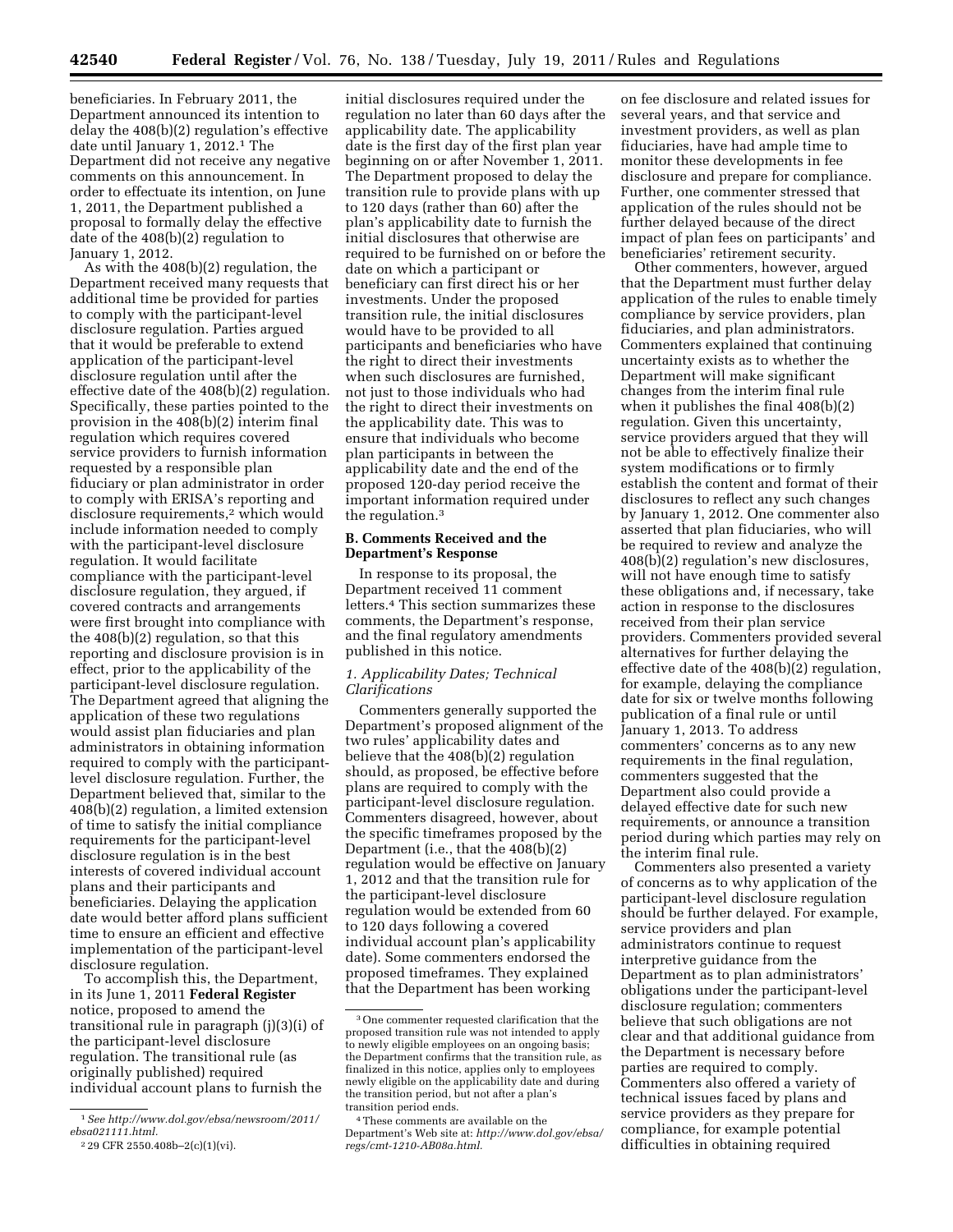investment information concerning nonregistered plan designated investment alternatives and challenges faced by multi-vendor 403(b) plans that must obtain and compile data from vendors with different recordkeeping systems. Commenters suggested that the transition rule should be revised to be 120 or 180 days following the effective date of the 408(b)(2) regulation (rather than 120 days following the plan's applicability date). Commenters explained that tying the transition rule to the effective date of the 408(b)(2) regulation would avoid inconsistent treatment for non-calendar year plans under the proposed transition rule, which would, for example, result in a November 1 plan being unable to take full advantage of the proposed 120-day transition rule.

Based on its careful review of the comments and consideration of the arguments presented, the Department is amending the effective date of the 408(b)(2) regulation to be April 1, 2012. This is 3 months longer than the length of the extension in the proposal. As of publication of this notice in the **Federal Register**, the Department has not yet published a final 408(b)(2) regulation. To the extent the final regulation includes changes from the interim final rule, the Department agrees that covered service providers and plan fiduciaries would benefit from additional time to review such changes and make final modifications to their systems and disclosures. The Department wants to ensure that thorough and accurate disclosures, in compliance with the final 408(b)(2) regulation, are furnished to plan fiduciaries to help them carefully analyze plan service contracts and arrangements in compliance with their fiduciary duties under ERISA. Commenters generally requested an extension longer than 3 months. The Department, however, is not persuaded that such an extension is necessary under the circumstances. The Department intends to publish a final 408(b)(2) regulation in the **Federal Register** before the end of the year, and does not expect that the changes to the interim final rule are likely to require more additional time for compliance than is provided in this document. The Department also believes that a further delay in implementing the regulation is not in the best interest of responsible plan fiduciaries, plan administrators, and plan participants and beneficiaries. In the Department's view, delaying the effective date until April 1, 2012 strikes a balance between these competing considerations.

As proposed, and consistent with commenters' views, these final

amendments will continue to align application of the rules so that the 408(b)(2) regulation will be effective prior to plans being required to furnish disclosures pursuant to the participantlevel disclosure regulation. However, in response to commenters' concerns, the Department has modified the proposed transition rule for the participant-level disclosure regulation. First, the Department agrees with commenters that the transition rule should be tied to the effective date for the final 408(b)(2) regulation. This linkage will ensure that the 408(b)(2) regulation becomes effective first, and that all plans (regardless of whether they are calendar year plans) will be able to take advantage of the transition period following the 408(b)(2) regulation's effective date. Second, because the Department delayed the effective date of the 408(b)(2) regulation for an additional 3 months, and because the beginning of the transition period under the participant-level disclosure regulation's transitional rule will be correspondingly delayed, the Department is adopting a 60-day transition period for the participant level fee disclosure rule. Given the additional time (3 months) being provided to plan administrators because of the 408(b)(2) regulation's delayed effective date, the Department believes that a 60-day transition period following such delayed date for the participant level fee disclosure rule is sufficient given commenters' concerns. Accordingly, paragraph (j)(3)(i)(A) of the participant-level disclosure regulation now provides that the initial disclosures required on or before the date on which a participant or beneficiary can first direct his or her investments must be furnished no later than the later of 60 days after the plan's applicability date or 60 days after the effective date of the 408(b)(2) regulation.

Finally, the Department also revised the transitional rule by adding a new subsection (j)(3)(i)(B) to provide guidance on when the quarterly disclosures required under paragraphs (c)(2)(ii) and (c)(3)(ii) of the participantlevel disclosure regulation must first be furnished. These disclosures must be furnished no later than 45 days after the end of the quarter in which the initial disclosures (referred to in subsection  $(j)(3)(i)(A)$  of the transitional rule) are required to be furnished to participants and beneficiaries. The new subsection preserves ordinary sequencing of disclosures under the regulation by preventing the first quarterly disclosure from being due before the first initial disclosure.

The following example illustrates the new bifurcated transitional rule in paragraph  $(j)(3)(i)(A)$  and  $(B)$ . As to calendar year plans, the participantlevel disclosure regulation becomes applicable on January 1, 2012. Pursuant to subsection (A) of the final transitional rule, such plans must furnish their first set of initial disclosures (all disclosures other than disclosures required at least quarterly) no later than May 31, 2012, which is 60 days after the April 1, 2012 effective date of the 408(b)(2) regulation. Further, pursuant to subparagraph (B) of the transitional rule, the disclosures required by paragraphs (c)(2)(ii) and (c)(3)(ii) of the regulation (*e.g.,* the quarterly statement of fees/expenses actually deducted) would have to be furnished no later than August 14, 2012, which is the 45th day after the end of the second quarter (April–June) in which the initial disclosure was required.

A few commenters requested that the Department clarify when plans must comply with the revised 404(c) regulation's disclosures. The final amendments to the 404(c) regulation require, in part, that participants and beneficiaries be furnished: ''[t]he information required pursuant to 29 CFR 2550.404a–5'' (*i.e.,* the participantlevel disclosure regulation).<sup>5</sup> In a footnote to the proposal's preamble, the Department stated that the amendments to the 404(c) regulation apply for plan years beginning on or after November 1, 2011 and that proposal would have no effect on the applicability of these amendments. Although the transition rule, finalized in this notice, does not itself apply to the amended 404(c) regulation, the Department confirms that plan administrators do not have to furnish the newly required information under the 404(c) regulation before such information must be delivered (subject to the final transition rule) under the participant-level disclosure regulation. Such information is ''required pursuant to'' the participant-level disclosure regulation only at such time(s) as it must first be furnished under such regulation.

It has been determined that this is not a significant rulemaking for purposes of E.O. 12866. In addition, the Department finds that the amendments in this document will not significantly affect the regulatory flexibility analyses issued in connection with the rules so amended. 75 FR 41629 (July 16, 2010); 75 FR 64934 (Oct. 20, 2010).

Pursuant to  $5$  U.S.C.  $553(d)(3)$ , the Department finds for good cause that in order to accomplish the purposes of

<sup>5</sup> 29 CFR 2550.404c–1(b)(2)(i)(B)(2).